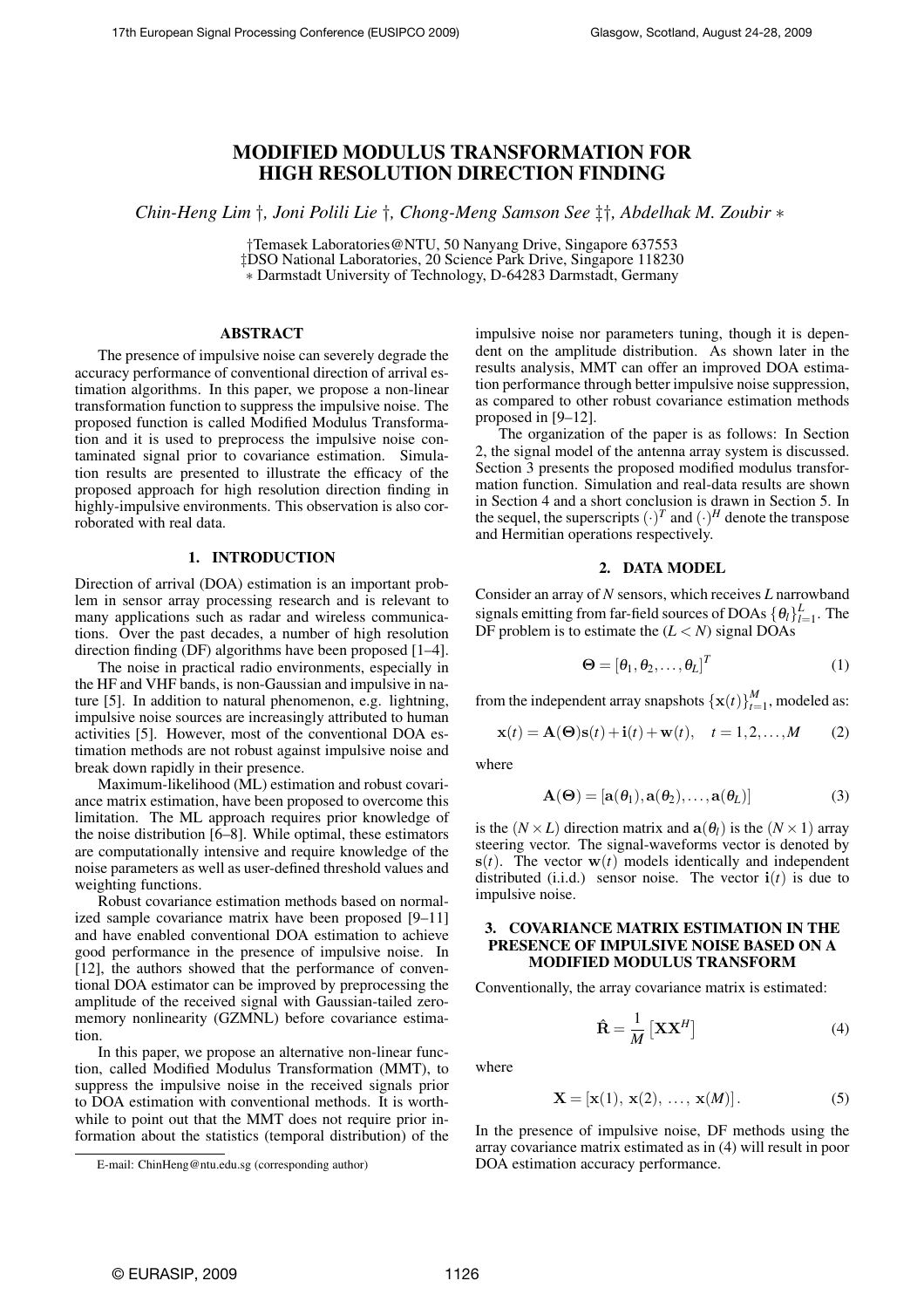

Figure 1: Transfer function of MMT.



Figure 2: Transformation of a Gaussian signal contaminated with impulsive noise by applying MMT.

In this paper, we propose to use a non-linear transformation function known as Modified Modulus Transform (MMT) to suppress impulsive noise prior to covariance estimation. It is a modification from [13, 14] and is given by:

$$
g(x) = \begin{cases} \n\text{sign}(x_r) [\log_{10}(|x_r|) + 1] + \dots \\
j \text{ sign}(x_i) [\log_{10}(|x_i|) + 1], & x \neq 0 \\
0, & x = 0\n\end{cases} \tag{6}
$$

where  $x_r$  and  $x_i$  denotes the real and imaginary parts respectively of  $x$  and  $sign(.)$  denotes the sign operation. It suffices to point out that, unlike the modulus transformation proposed in [13, 14], the proposed MMT does not require any tuning parameter. Furthermore it does not make any assumption about the temporal distribution of the impulsive noise. As with other existing non-linear transformations, the MMT in (6) is performed on the real and imaginary parts of  $x(t)$  independently.



Figure 3: QQ-plot of the contaminated data in (2), before and after applying MMT.

The transfer function of MMT (6), as depicted in Fig. 1, is a companding function where the small valued signals are scaled almost linearly while the larger ones are compressed. Within this region, the MMT does not cause any phase perturbations. The transfer function of the modulus transformation is also included as a comparison. For extremely high values of the impulsive noise, the MMT shows a better suppression performance.

Fig. 2(a) and 2(b) plot a Gaussian signal contaminated by impulsive noise<sup>1</sup> and its MMT transformed counterpart. The QQ-plot in Fig. 3 shows that the MMT transformed signal is no longer heavy-tailed and is approximately Gaussian distributed.

It follows that with the application of MMT on the array data, the transformed data will comprise instances of  $x(t)$  that are almost linearly scaled and those that are compressed due to the presence of large impulses. As a result, the estimated array covariance matrix using MMT transformed data can provide a reasonably good approximation of the true array covariance matrix, due to the suppression of the large valued impulses, to allow DOA estimation with conventional methods. For the same impulsive noise model, the MMT performs better than the modulus transformation (MT) in [13, 14]. This will be illustrated in the next Section.

#### 4. RESULTS ANALYSIS

In this section, we compare the DF performance of MMT with other existing robust covariance estimation methods, for both simulated and real data. For the simulations, we consider two far-field sources impinging on an uniform linear array of  $N = 8$  omnidirectional sensors from the DOAs  $\Theta = [\theta_1 = -5^\circ \ \theta_2 = 5^\circ]^T$  and  $M = 200$  snapshots are used for DOA estimation. The RMSE performance metric is averaged over 10,000 Monte Carlo runs.

For the purpose of simulation and performance analysis, each entry in the vector  $\mathbf{i}(t) + \mathbf{w}(t)$  from (2) is given as  $r \exp(j\phi)$ , where the random phase,  $\phi$ , is drawn from a

<sup>&</sup>lt;sup>1</sup>The impulsive noise is generated using the model described in  $(7)$ .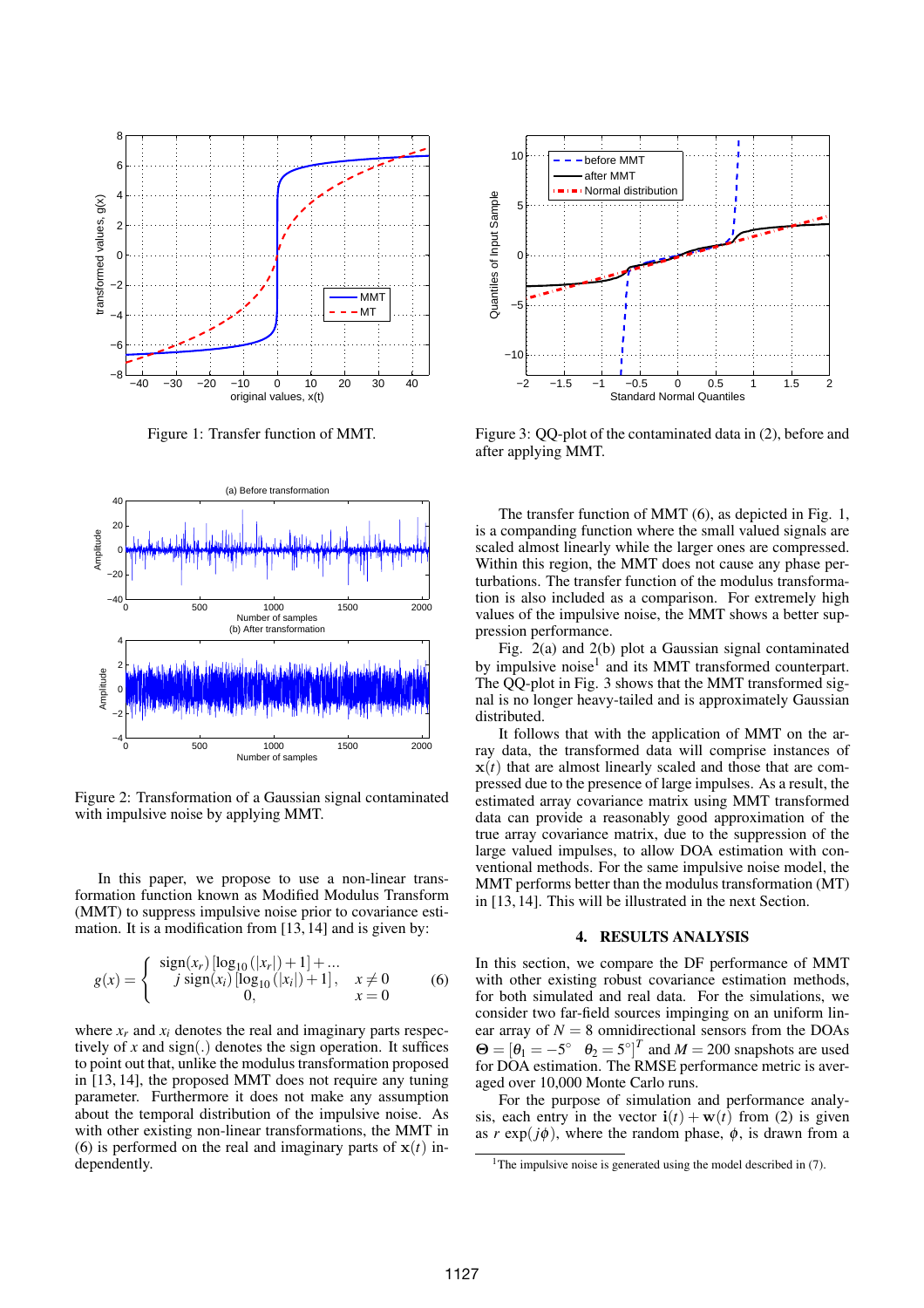

Figure 4: DF estimation accuracy of first DOA,  $\theta_1$  =  $-5^\circ$ RMSE versus SNR by varying  $\varepsilon$ , with  $\kappa$  = 75 and  $\gamma^2 = 1$ . The corresponding values of  $\varepsilon$  are [0.1, 0.3, 0.5, 0.7, 0.9].

uniform distribution between  $[-\pi, \pi)$  while *r* is the magnitude of a random variable drawn from the  $\varepsilon$ -contaminated Gaussian mixture model ( $\varepsilon$ -cGMM) [15]:

$$
f_{\varepsilon}(v) = (1 - \varepsilon) f_G(v; \gamma^2) + \varepsilon f_G(v; \kappa \gamma^2), \qquad (7)
$$

and where  $0 \le \varepsilon \le 1$  represents the amount of contamination. The term  $f_G(\vec{v}; \vec{\gamma}^2)$  is a Gaussian distribution with variance  $\gamma^2$  and  $\kappa > 1$  represents the relative strength of the impulsive component.

In this simulation, we used the MUSIC algorithm [1] for DOA estimation with array covariance matrix estimated after applying MMT. We also compared the DF accuracy performance against the MT method (with  $\lambda = 0$ ); SCM method [11], fixed point covariance matrix (FPCM) estimate [9, 10], GZMNL method [12] and the no impulsive noise case, where perfect knowledge of the locations of the contaminated samples is available. The CRB on the accuracy of estimating the DOA vector  $\Theta$  in (1) is also included as a comparison. The derivation of the CRB is given by equations (4)-(9) from [8].

Figs. 4-5 show the DF estimation accuracy of the first DOA,  $\theta_1 = -5^\circ$ , versus the SNR, which is obtained by varying  $\varepsilon$  and  $\kappa$  respectively. In both Figures, throughout the range of SNR values, we note that our proposed method performs better than the existing techniques.

Fig. 6 shows an example of the high-resolution DF capability of our proposed methods, when three sources  $\Theta =$  $[-15^\circ, 30^\circ, 50^\circ]^T$  are present. The results show that some existing methods fail to resolve the two closely-separated sources at 30° and 50°. In comparison, our proposed method performs very well in this scenario.

We also show the small-sample performance of our proposed method in Fig. 7. Even when the number of available array snapshots is reduced, we can see that the DF estimation accuracy of MMT still outperforms the other methods. It has the closest performance to the CRB among the methods considered here.



Figure 5: DF estimation accuracy of first DOA,  $\theta_1 = -5^\circ$ : RMSE versus SNR by varying  $\kappa$ , with  $\varepsilon = 0.3$ , and  $\gamma^2 =$ 1. The corresponding range of  $\kappa$  is [10, 30, 50, 80, 100].

Besides the simulated data, the proposed method is also verified using real data. This data is obtained by collecting high frequency (HF) radio wave using the following measurement setup: Four Active HF antennas are connected to the data acquisition system developed by the Interactive Circuits and Systems (ICS) Limited and placed on the roof top of Block S2 School of Electrical and Electronic Engineering, Nanyang Technological University, Singapore. Fig. 8 shows the experimental setup.

The receiving ICS system has a 4-channel 14-bit analogto-digital converter module in PCI Mezzanine Card (PMC) format, with sample rates of up to 100 MHz/channel and a digital down converter (DDC) option. In this experiment, the receiver frequency is 30MHz and set the effective sampling rate is 12.5MHz for each channel. Due to the congested nature of the HF band, we use short-time Fourier transform (STFT) to reduce the wide receiver bandwidth to a much narrower band so that we can observe the signals-of-interest at each channel.

The results of applying the MMT on the real parts of the data, from one channel, is shown in Fig 9. Similar results are observed for the other channels and are not produced here. It can be seen that the MMT gives good impulsive noise suppression performance. Though the magnitude of the data is changed (this happens for all 4 channels), the MMT still allows for high resolution DF. Fig 10 shows this capability. The MMT is able to pick up the 2 signal sources and with a better resolution, while the other existing methods do not perform so well. The results show the robustness of the proposed method. In both Figs. 6 and 9, the higher MUSIC spectral peak, after applying MMT, indicates that a more accurate covariance was likely to have been estimated.

### 5. CONCLUSION

We have proposed a modified modulus transformation to mitigate the impact of impulsive noise for high-resolution di-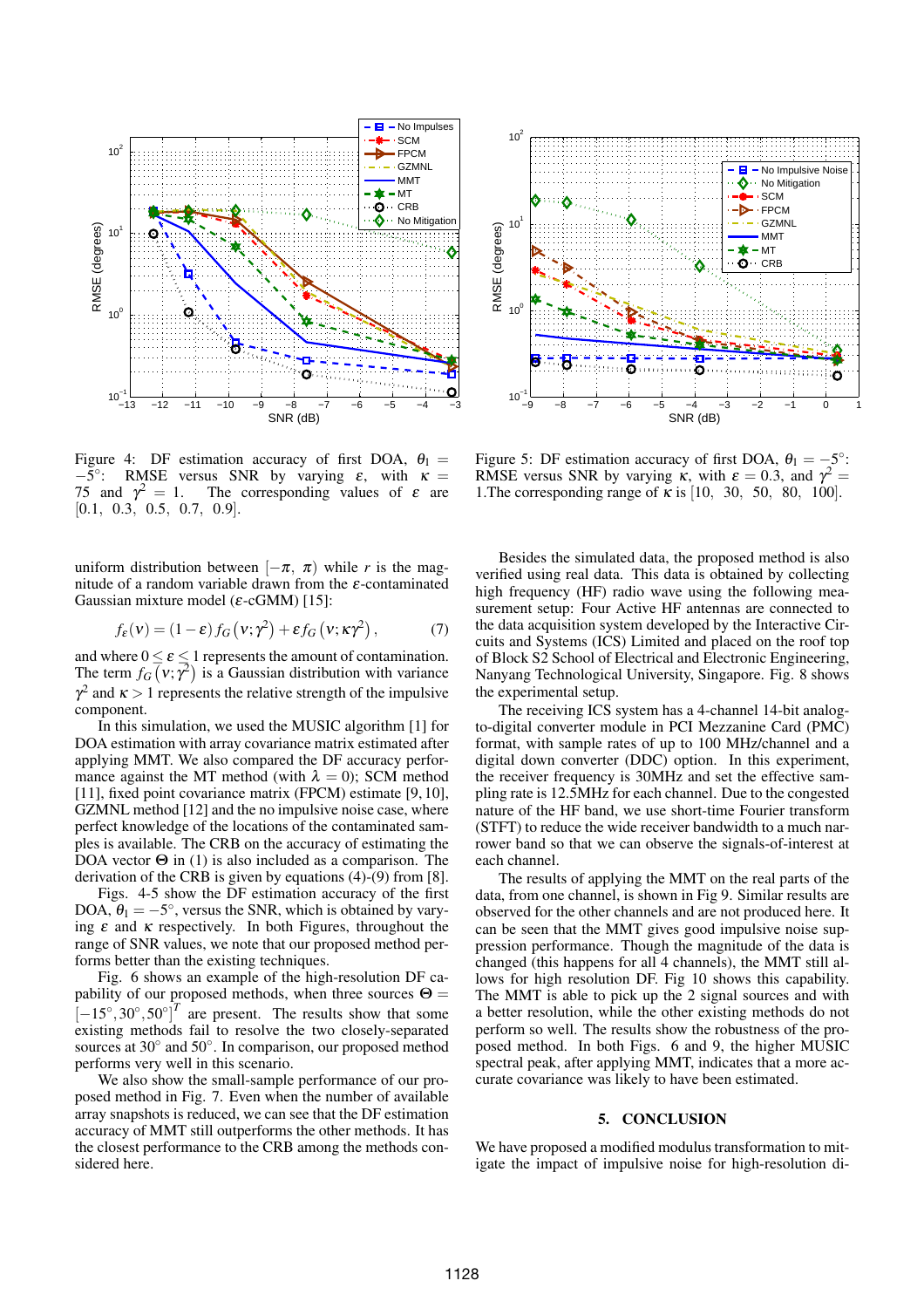

Figure 6: DF in the presence of three sources: MUSIC spectrum with  $\varepsilon = 0.5$ ,  $\vec{k} = 100$  and  $\gamma^2 = 1$ .

rection finding. This transformation is simple to implement and works well against heavy-tailed data. This is illustrated by simulation and real data results, which show better accuracy performance of direction of estimation algorithms for the proposed method over existing approaches.

We are developing theoretical analysis of the proposed transformation, in terms of its detection performance. Notwithstanding this, we have provided the motivation of the proposed transformation, through the transfer function and the results analysis.

## **REFERENCES**

- [1] R. Schmidt, "Multiple emitter location and signal parameter estimation," *IEEE Trans. Antennas and Propagation*, vol. 34, no. 3, pp. 276–280, March 1986.
- [2] R. Roy, A. Paulraj, and T. Kailath, "ESPRIT-A subspace rotation approach to estimation of parameters of cisoids in noise," *IEEE Trans. Signal Processing*, vol. ASSP-34, pp. 1340–1342, October 1986.
- [3] C. M. S. See, "High resolution DF with a single channel receiver," *IEEE Statistical Signal Processing Workshop*, pp. 520–523, August 2001.
- [4] L. A. Cirillo, A. M. Zoubir, and A. B. Gershman, "Direction-of-arrival estimation for uncorrelated FM signals," *Sensor Array and Multichannel Signal Processing Workshop*, pp. 318–322, August 2002.
- [5] D. Middleton, "Non-Gaussian noise models in signal processing for telecommunications," *IEEE Trans. Information Theory*, vol. 45, pp. 1129–1149, May 1999.
- [6] D. D. Lee and R. L. Kashyap, "Robust maximum likelihood bearing estimation in contaminated Gaussian noise," *IEEE Trans. Signal Processing*, vol. 40, pp. 1983–1986, August 1992.
- [7] P. Tsakalides and C. L. Nikias, "Maximum likelihood localization of sources in noise modeled as a stable pro-



Figure 7: DF estimation accuracy of first DOA,  $\theta_1 = -5^\circ$ : RMSE versus number of array snapshots *M*, with  $\varepsilon = 0.5$ ,  $\kappa = 100$  and  $\gamma^2 = 1$ .



Figure 8: Experimental setup.

cess," *IEEE Trans. Signal Processing*, vol. 43, pp. 2700– 2713, November 1995.

- [8] R. J. Kozick and B. M. Sadler, "Maximum likelihood array processing in non-Gaussian noise with Gaussian mixtures," *IEEE Trans. Signal Processing*, vol. 48, pp. 3520–3535, December 2000.
- [9] Y. I. Abramovich and N. K. Spencer, "Diagonally loaded normalised sample matrix inversion (LNSMI) for outlier-resistant adaptive filtering," *ICASSP*, vol. 3, pp. 1105–1108, April 2007.
- [10] F. Pascal, P. Forster, J. P. Ovarlez, and P. Larzabal, "Performance analysis of covariance matrix estimates in impulsive noise," *IEEE Trans. Signal Processing*, vol. 56, no. 6, pp. 2206–2217, June 2008.
- [11] S. Visuri, H. Oja, and V. Koivunen, "Subspacebased direction of arrival estimation using nonparametric statistics," *IEEE Trans. Signal Processing*, vol. 49, no. 9, pp. 2060–2073, September 2001.